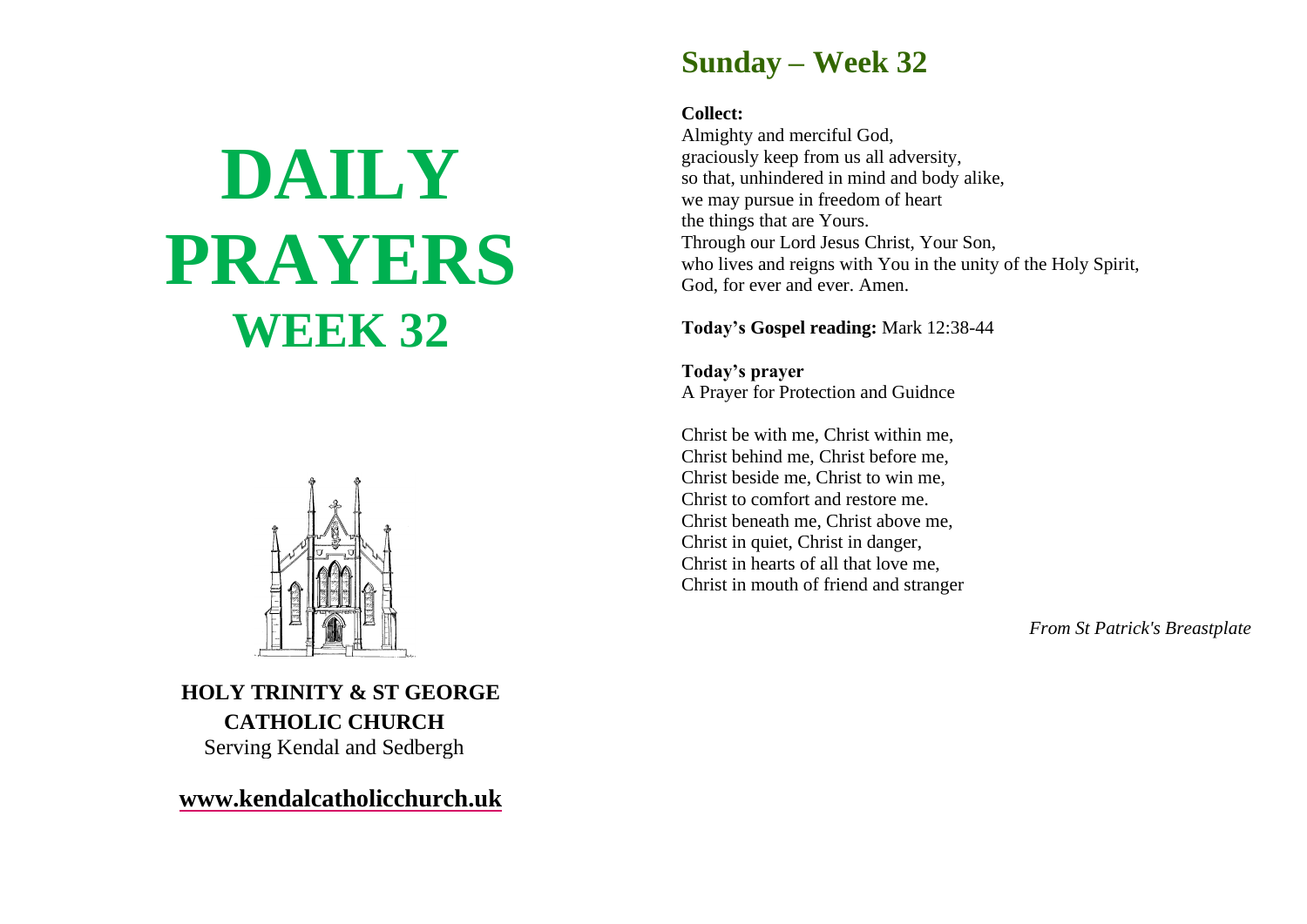## **Monday – Week 32**

#### **Collect:**

Almighty and merciful God, graciously keep from us all adversity, so that, unhindered in mind and body alike, we may pursue in freedom of heart the things that are Yours. Through our Lord Jesus Christ, Your Son, who lives and reigns with You in the unity of the Holy Spirit, God, for ever and ever. Amen.

**Today's Gospel reading:** Luke 17:1-6

**Today's prayer** In Thanksgiving for God's Protection

Heavenly Father, thank You, Lord for loving me and reminding me of Your Truth. Help me keep my eyes on You, especially in times of rejection. May I remember that You can use all things for my good and Your glory. Give me a heart that trusts, and take away the desire to lean on my own understanding. Thank You for Your protection, provision, and presence! Amen.

## **Tuesday Feast Dedication of the Lateran Basilica**

#### **Collect:**

O God, who from living and chosen stones prepare an eternal dwelling for Your majesty, increase in Your Church the spirit of grace You have bestowed, so that by new growth Your faithful people may build up the heavenly Jerusalem. Through our Lord Jesus Christ, Your Son, who lives and reigns with You in the unity of the Holy Spirit, God, for ever and ever. Amen.

#### **Today's Gospel reading:** John 2:13-22

#### **Today's prayer:**

O God of all the nations of the earth: Remember the multitudes who have been created in Your image but have not known the redeeming work of Jesus Christ; grant that, by the prayers and labours of Your Church thoroughout the world, they may be brought to know and worship You as You have been revealed in your Son; who lives and reigns with You and the Holy Spirit, one God, for ever and ever. Amen.

Jesus, Saviour and Lord of all, Have mercy on us Saint John the Baptist, Pray for us Saint John the Evangelist, Pray for us

*The Cathedral of the Most Holy Saviour and of Saint John the Baptist and Saint John the Evangelist in the Lateran, also known as the Papal Archbasilica, or Saint John Lateran, or the Lateran Basilica, is the cathedral church of the Diocese of Rome in the city of Rome is where Pope has his Cathedra or Seat. It is the oldest and highest ranking of the four papal basilicas, holding the unique title of "archbasilica". It is the oldest public church in the city of Rome, and the oldest basilica of the Western world. It has the title of ecumenical mother church of all Catholic faithful.*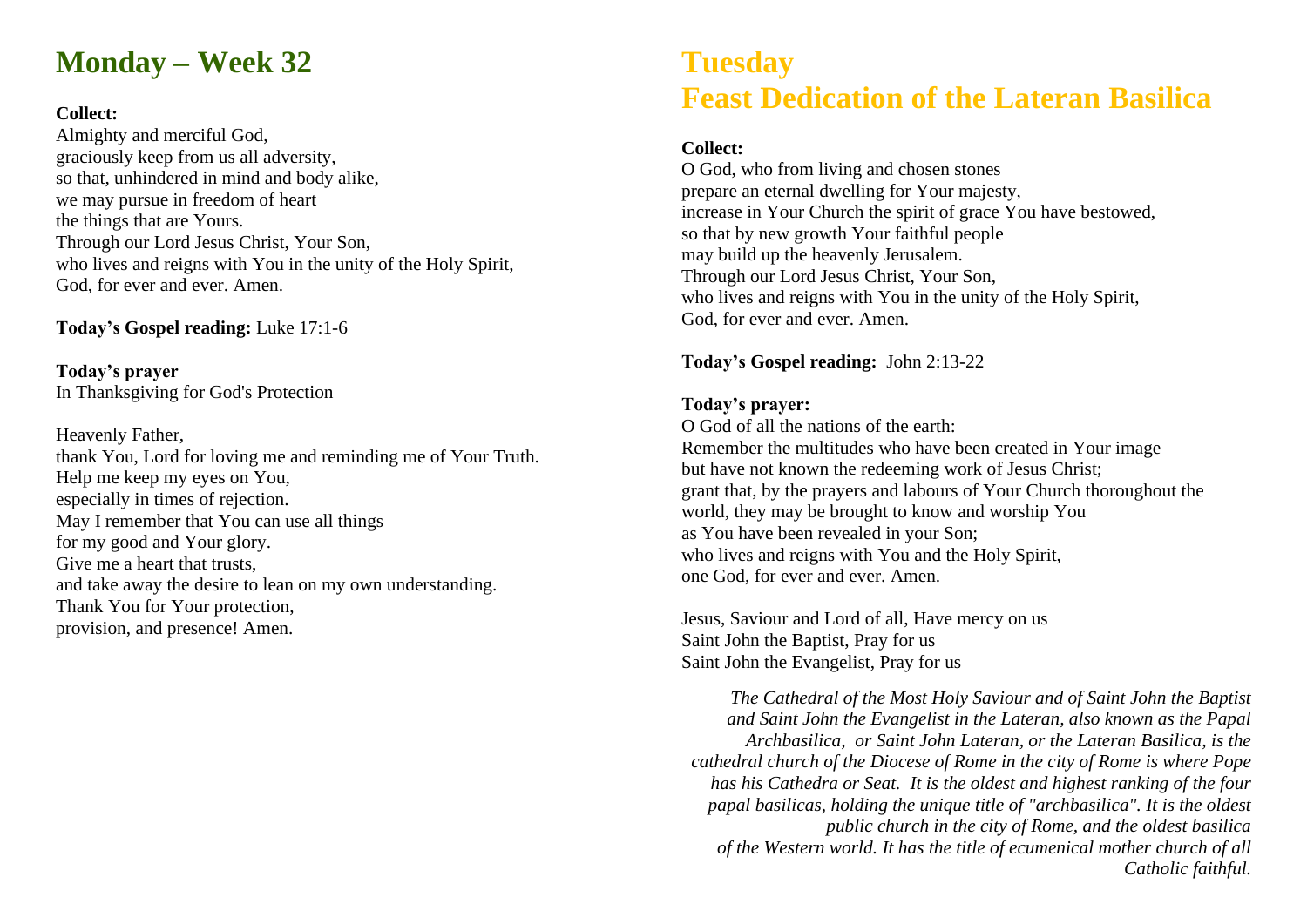## **Wednesday - St Leo the Great**

Pope

#### **Collect:**

O God, who never allow the gates of hell to prevail against Your Church, firmly founded on the apostolic rock, grant her, we pray, that through the intercession of Pope Saint Leo, she may stand firm in Your truth and know the protection of lasting peace. Through our Lord Jesus Christ, Your Son, who lives and reigns with You in the unity of the Holy Spirit, God, for ever and ever. Amen.

#### **Today's Gospel reading:** Matthew 16:13-19

#### **Today's prayer:**

Grant to us, O Lord, not to mind earthly things, but rather to love heavenly things, that while all things around us pass away, we even now may hold fast those things which last forever. Amen. *By Pope St Leo the Great (c. 400 - November 10th 461)*

#### Pope St Leo the Great, Pray for us

*Saint Leo the Great was born into a Roman aristocratic family. His response to the call of the Lord transformed him into one of the greatest popes of Christian history. In fact, he was the first pope to be given the title "the Great." He became a very well-known deacon of the Church by 431, serving the church under Pope Celestine I. Leo was widely respected for his love for the Lord, intelligence, and persuasive nature. He was also gifted in bringing reconciliation between disputing groups of Christians. Pope St Leo focused heavily on the pastoral care of his people. He inspired and helped to foster charitable work in areas of Rome affected heavily by famine, refugees and poverty. To him, being a Christian was not only about embracing the fullness of the Gospel theologically but living it out in a world filled with hurt, suffering and needs. His papacy has been described as one of the most important in the Church's history. In 1754, Pope Benedict XIV proclaimed Leo I a Doctor of the Church.* 

## **Thursday – St Martin of Tours**

#### Bishop

#### **Collect:**

O God, who are glorified in the Bishop Saint Martin both by his life and death, make new, we pray, the wonders of Your grace in our hearts, that neither death nor life may separate us from Your love. Through our Lord Jesus Christ, Your Son, who lives and reigns with You in the unity of the Holy Spirit, God, for ever and ever. Amen.

#### **Today's Gospel reading:** Matthew 25:31-40

#### **Today's prayer:**

Lord, if Your people still have need of my services, I will not avoid the toil. Your will be done. I have fought the good fight long enough. Yet if You bid me continue to hold the battle line in defense of Your camp, I will never beg to be excused from failing strength. I will do the work You entrust to me. While You command, I will fight beneath Your banner.

*By St Martin of Tours (316, Szombathely, Hungary – 397, Candes-Saint-Martin, France)*

*Martin converted to Christianity at a young age. He served in the Roman cavalry in Gaul, but left military service before 361, when he became a disciple of St Hilary of Poitiers, establishing the monastery at Ligugé. He was consecrated as Bishop Tours in 371. As bishop, he was active in the suppression of the remnants of Gallo-Roman religion, but he opposed the use of violence. He is best known for the account of his using his military sword to cut his cloak in two, to give half to a beggar dressed only in rags in the depth of winter. His shrine in Tours became a famous stopping-point for pilgrims on the road to Santiago de Compostela in Spain. His cult was revived in French nationalism during the Franco-Prussian War of 1870/1, and as a consequence, he was seen as a patron saint of France.*